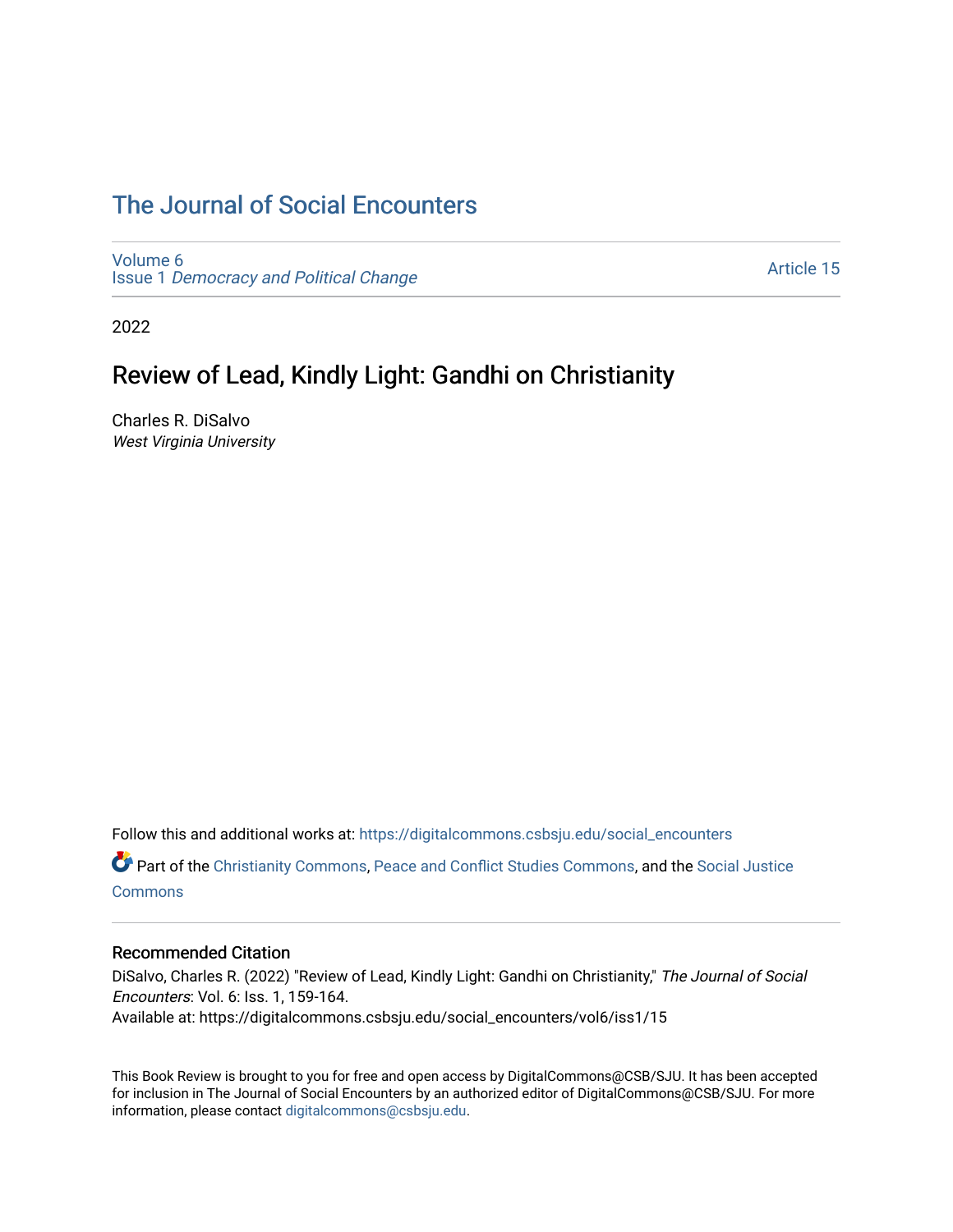*The Journal of Social Encounters*

### *Lead, Kindly Light: Gandhi on Christianity***. Robert Ellsberg (ed.). Maryknoll, NY: Orbis Books, 2021, 143 pp., paperback, \$24.00 US, ISBN 978-1-6269-8388-5.**

Charles R. DiSalvo $<sup>1</sup>$ </sup> West Virginia University

*Jesus "belongs not solely to Christianity, but to the entire world, to all races and people. ........*"

Mohandas K. Gandhi $^2$ 

My hat's off to Robert Ellsberg. Let me explain.

Ellsberg, the editor of *Lead, Kindly Light<sup>3</sup>*, uses the first half of his book to present thereader with a carefully selected and well-organized set of statements Mahatma Gandhi made articulating his views of, and describing his experiences with, Christianity. Ellsberg organizes these into four categories:

- Encounters with Christianity
- The Message of Jesus
- Mission and Missionaries
- All Religions Are True

Locating and then ordering these statements into these quite useful modules was no easytask. Developing an accurate and complete picture of what Gandhi thought about any particular question takes lots of patience and lots of time.

First, there is the enormous amount of material that must be searched. Gandhi was one of the most prolific writers of any public figure on the twentieth century stage. *The Collected Works of Mahatma Gandhi* extends to 100 volumes, 97 of which contain Gandhi's original work.The vastness of this material makes culling through his writing in search of his position on any particular question a massive, painstaking undertaking.

Second, Gandhi did not write definitive treatises. Rather, he expressed himself over the course of many years and in a variety of piecemeal ways – in private letters, in public petitions, inthe columns of his newspapers, in speeches, and much more. As a result, Gandhi scholars are often forced to assemble mosaics from many disparate pieces, rather than paint with easy, broad brush strokes.

Third, Gandhi considered his entire life a series of "experiments in truth" – the consequence of which is that he was always in the process of changing his thinking based in largepart upon his latest experiences.

Ellsberg has overcome these obstacles to put together a coherent and well-defined picture – in Gandhi's own words – of Gandhi and his relationship with Christianity.<sup>4</sup> He deftly orchestrates Gandhi's statements to sound certain themes. One is Gandhi's firmly-held view that all religions lead to God and are, therefore, of equal worth: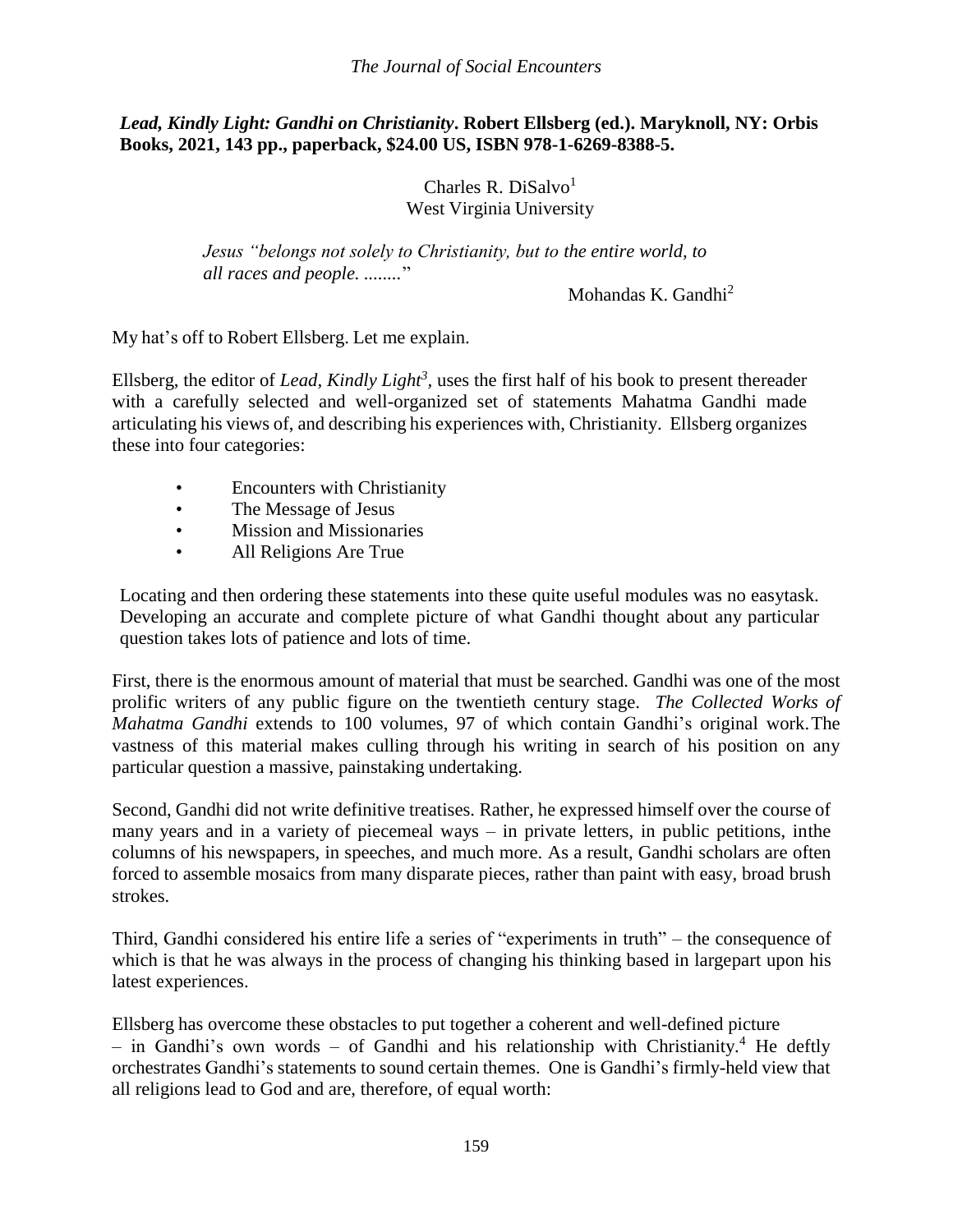For me, the different religions are beautiful flowers from the samegarden, or they are branches from the same majestic tree.

Therefore, they are equally true, though being received and interpreted through human instruments equally imperfect (p. 72).

A second theme that Ellsberg's selections highlight – Gandhi's express disdain for missionary work, particularly as he himself experienced it – is consistent with Gandhi's refusal to accept Christianity as a superior religion. Christianity, he held, had no efficacy in improving the lot of converts:

Years' experience of proselytizing both in South Africa and India has convinced me that it has not raised the general moral tone of the converts who have imbibed the superficialities of European civilization, and have missed the teaching of Jesus (p. 5).

Perhaps more important for Gandhi than its simple ineffectiveness, Christianity's missionary work was focused, he believed, on the wrong goal. Rather than work for the conversion of the other, Gandhi thought that missionaries ought to pray that "a Hindu should be a better Hindu, a Muslim a better Muslim, and a Christian a better Christian" (p. 63).

How to do this? Rather than engage in proselytizing, Gandhi believed that Christians, aswell as those of other faiths, ought to remain quiet and let their lives speak for them to others:

...the rose needs no speech but simply spreads its perfume. Even the blind who do not see the rose perceive its fragrance. That is thesecret of the gospel of the rose. But the Gospel that Jesus preachedis more subtle and fragrant than the gospel of the rose. If the rose needs no agent, much less does the Gospel of Christ need any agent (p. 60).

Ellsberg does a masterful job of making these themes come alive. But as important as they are in understanding Gandhi's relationship with Christianity, Ellsberg sets out a third – andfor our time, a more important – theme, one that deals with life and death. For the twenty-first century readers of this edition of Ellsberg's book, living as we do in an age of widespread violence that ranges from international terrorism to local police brutality, Gandhi's views on Christianity and nonviolence have special significance.

Ellsberg makes it clear that Gandhi fervently believed that –

- the central message of Christianity is contained in the Sermon on the Mount;
- the central message of the Sermon on the Mount is one of nonviolence; and
- most Christians in their practice of Christianity ignore Christ's teaching onnonviolence.

Would the world be plagued with its current level of violence if Christians were, in fact,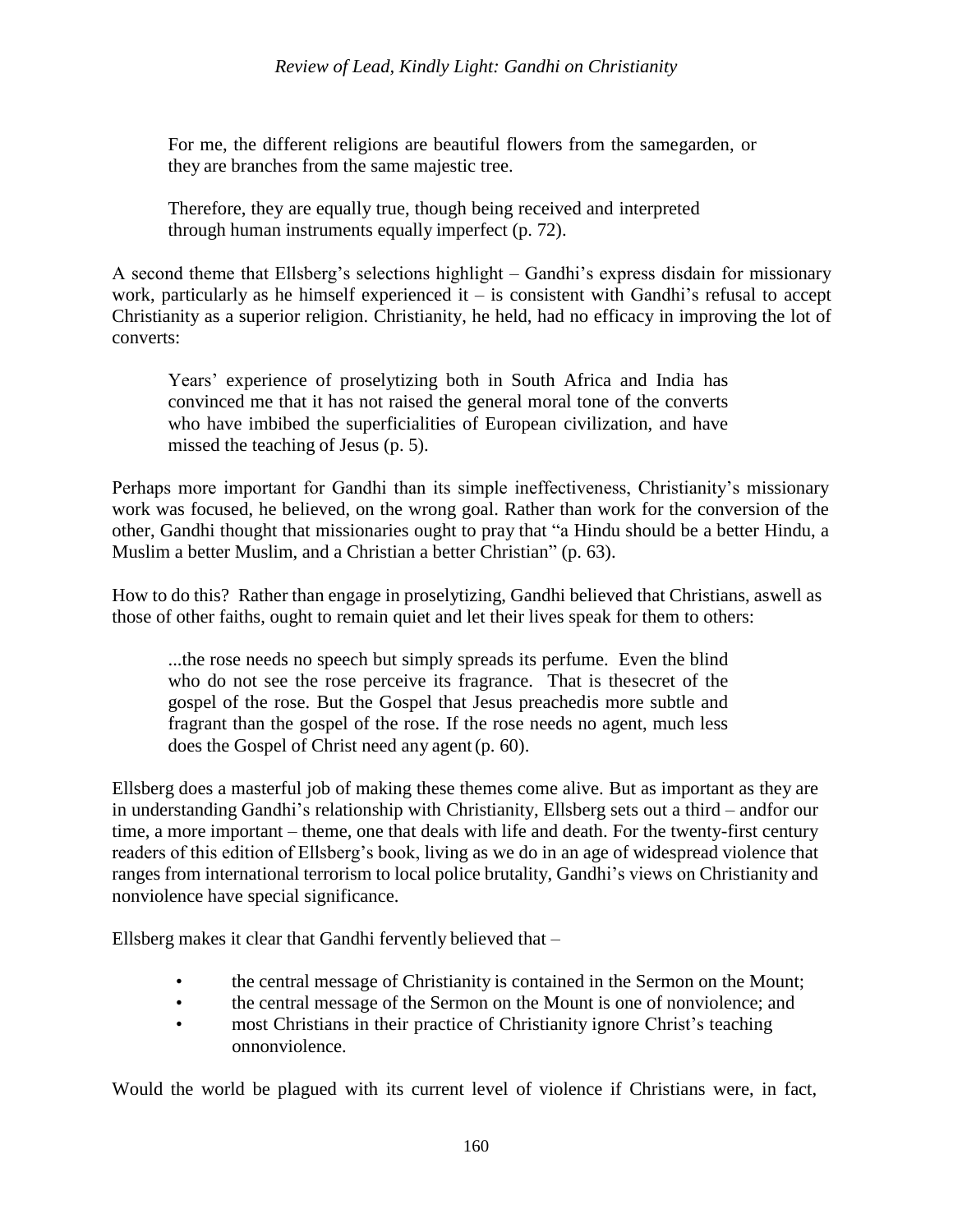Christian? If Christians were, in fact, nonviolent?

Ellsberg responds to this issue and to others Gandhi raises through the voices of five contributing writers whose essays he presents in the book's second half – Harvard Divinity School's Diana Eck; the late Indian Jesuit and author of *A Gandhian Theology of Liberation* Ignatius Jesudasan; James Douglass, author of *The Nonviolent Cross*; the progressive Bangladesh-based missionary, Bob McCahill; and the Australian author and academic, William Emilsen. Ellsberg offers a framework for reading this material that names four challenges fromGandhi that his contributors address – challenges to inter-religious dialogue, to Asian theology,to Christian mission, and, importantly, to Christian discipleship.

Multiple and quite different factors caused Gandhi to decline to adopt the Christian faith.

Of these, a chief reason that is addressed in *Lead, Kindly Light* under Ellsberg's category of "challenge to Christian discipleship" is the failure of Christianity to live up to its own truth – including, notably, the truth of nonviolence.<sup>5</sup> What Gandhi knew about Christ's teachings and life differed substantially from what he saw Christians doing. "...[M]uch of what passes for Christianity", he said, "is a negation of the Sermon on the Mount" (p 22). Ignatius Jesudasan writes:

It was Gandhi's conviction that the root of the evil of violence was the want of a living faith in a living God. He considered it a tragedy that peoples of the earth who claimed to believe in the message of Jesus, whom they described as the Prince of Peace, showed little of that belief in actual practice.

... Gandhi's feeling was that most Christians tended to reject the moral substance of Christ's teaching for the metaphysical symbols embodied in dogmas or creedal formulas. ............................... Rejecting such Christianity for the true message of Christ, he stated: "I rebel against orthodox Christianity, as I am convinced that it has distorted themessage of Jesus (p. 107)

What is "the true message of Christ" that Christianity has effectively rejected? James Douglass answers this question in an excerpt from *The Nonviolent Cross* that Ellsberg includes here. The message, says Douglass, is that "salvation comes through suffering (p. 116)." The believer must embrace self-suffering as an expression of love for the other; this dynamic has importance not simply for the believer but also for the society of which the believer is a part, says Douglas:

...the purpose of nonviolence [is] to move human beings by suffering love to a recognition of their common humanity.................[H]ere is the ultimate self-disclosure of God in humanity, in the action of suffering love unto death (p. 119).

Though Gandhi did not claim to be a Christian, the example of Jesus'suffering was at the root of his faith in nonviolence (p. 117).

From the potential violence of nuclear weapons that threaten our very existence, to the systemic violence visited upon people of color, and on to the individual violence Americans steeped in a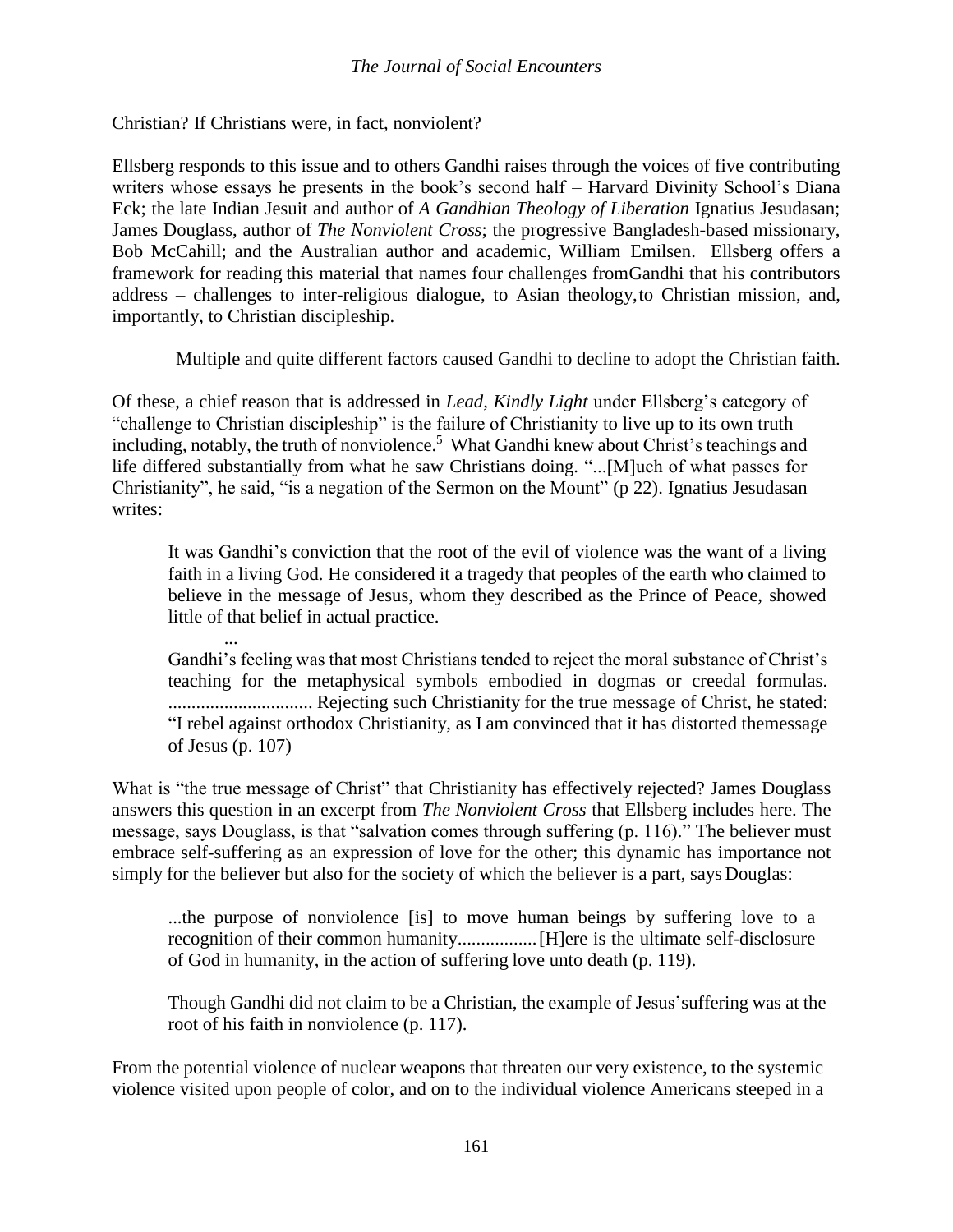### *Review of Lead, Kindly Light: Gandhi on Christianity*

gun culture inflict upon each other on a daily basis, violence always has center stagein American life. Yet much of Christendom does not embrace nonviolence. The implicit message of *Lead, Kindly Light* is that now is the time for Christians to understand that their ownfaith calls for nonviolence.

Allow me to end with a story.

Gandhi develops his philosophy and practice of nonviolence in South Africa where he leads the Indian community's resistance to government oppression. His nonviolence nearly costshim his life on one occasion when he is attacked over a difference in strategy by his own supporters. He does not resist and is severely beaten to the point of unconsciousness. Joseph Doke, a Christian cleric, takes the severely injured Gandhi in. As Gandhi lays in bed, now conscious but unable to speak, he jots a note to his host. Would the cleric's young daughter, Olive, sing Gandhi's "favorite English hymn," *Lead, Kindly Light*, to Gandhi that he might center himself? She sings:

> Lead, kindly light, amid the encircling gloom Lead thou me on The night is dark, and I am far from home Lead thou me on Keep thou my feet, I do not ask to see The distant scene, one step enough for me

Robert Ellsberg's book is not simply an academic exercise.

Like Gandhi's life, it is an invitation to defy the darkness of violence and hatred and embrace the light of self-suffering and love.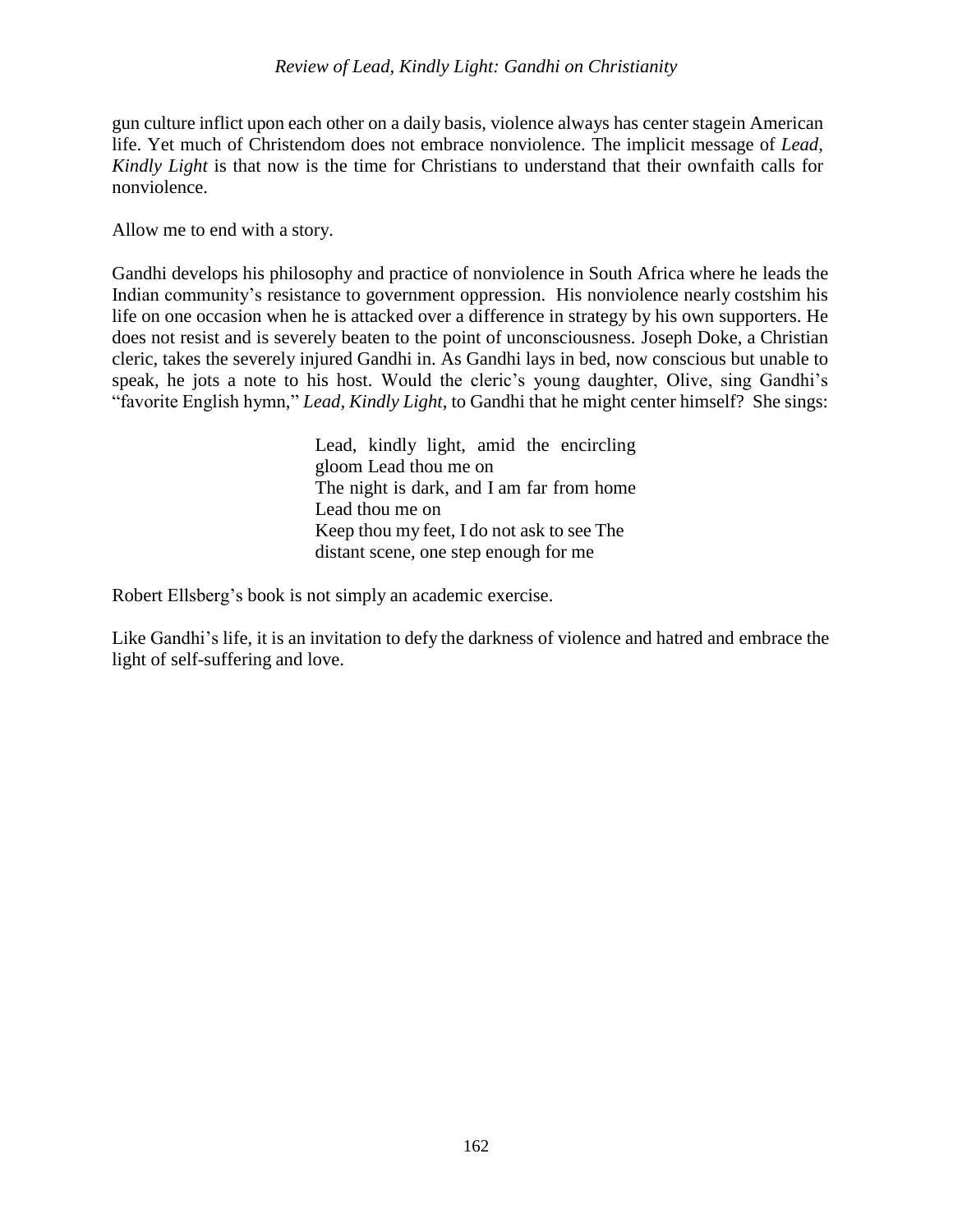## **Endnotes**

<sup>1</sup> Author of *M.K. Gandhi, Attorney at Law: The Man Before the Mahatma* andWoodrow A. Potesta Professor of Law at West Virginia University College of Law.

<sup>2</sup> *The Modern Review*, October 1941, p. 406.

 $3$  The title is taken from the hymn of the same name. The full lyrics of the hymn, composed by John Henry Newman, can be found in Vincent Sheean's 1949 biography of Gandhi,*Lead, Kindly Light*, pp. 363-4.

<sup>4</sup> *Lead, Kindly Light: Gandhi on Christianity* has a history. It was first published in 1991 as *Gandhi on Christianity* by Orbis Books under the editorship of Robert Ellsberg. An Indian edition, with a new title – *Lead, Kindly Light* – and a special preface by editor Ellsbergwas published in 2020 to commemorate the recently celebrated 150<sup>th</sup> anniversary of Gandhi'sbirth. Now this thirteenth anniversary edition of the original American version, still under theeditorship of Robert Ellsberg, appears with a second unique preface to mark the occasion.

*Lead, Kindly Light* also has predecessors of a different sort. When James Douglass wrotehis influential book, *The Non-Violent Cross: A Theology of Revolution and Peace*, in 1966, he led the way with a chapter entitled "From Gandhi to Christ: God as Suffering Love." Professor Margaret Chatterjee, a well-regarded scholar who wrote from her post at the University of Delhi, published *Gandhi's Religious Thought*, with a foreword by the distinguished philosopher of religion John Hick, in 1983. Terrence Rynne's *Gandhi and Jesus: The Saving Power of Nonviolence*, is a particularly detailed, comprehensive, and thoughtful treatment of the intertwined contributions of Christ and the Mahatma to nonviolence theory and practice that was published in 2008. James Douglass returned to Gandhi and the cross in a section of *Gandhi and the Unspeakable: His Final Experiment with Truth* in 2012.

What distinguishes *Lead, Kindly Light* from these works is that editor Ellsberg letsGandhi speak at length in his own voice.

<sup>5</sup> James Douglass describes "a phenomenon which provides a significant contrast to Gandhi's experiments in truth and which will suggest why Gandhi is so important today for an understanding of the Christian Gospel: the scandal of Western Christianity's denial of its own truth" (p. 113).